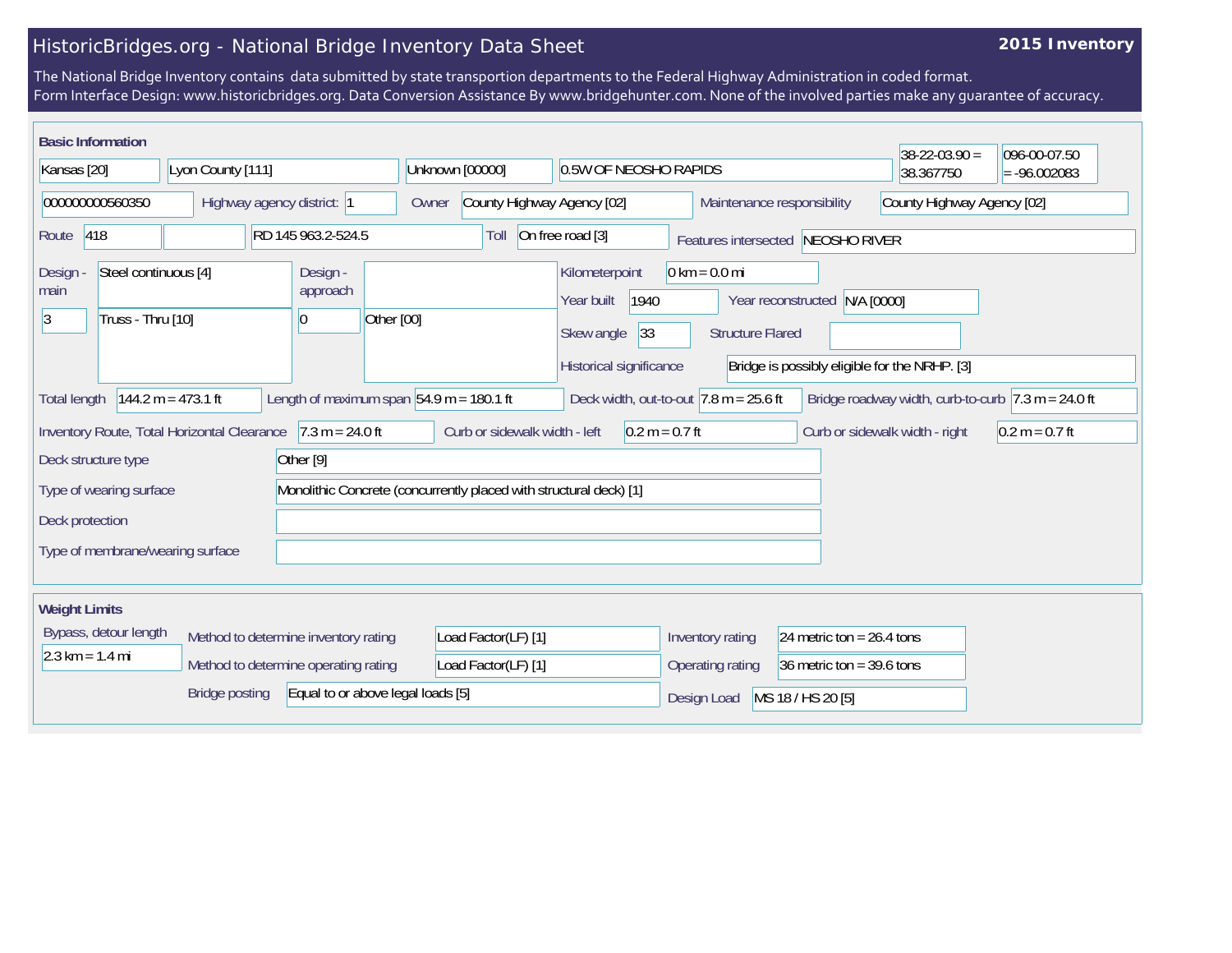| <b>Functional Details</b>                                                                                |                                              |        |                                                                                         |     |                        |        |                                                       |
|----------------------------------------------------------------------------------------------------------|----------------------------------------------|--------|-----------------------------------------------------------------------------------------|-----|------------------------|--------|-------------------------------------------------------|
| Average daily truck traffi<br>152<br>Average Daily Traffic                                               | Year 2007<br>$ 10\rangle$<br>%               |        | Future average daily traffic                                                            | 165 | Year                   | 2029   |                                                       |
| Road classification<br>Major Collector (Rural) [07]                                                      | Lanes on structure 2                         |        |                                                                                         |     | Approach roadway width |        | $1.9 m = 25.9 ft$                                     |
| Type of service on bridge Highway [1]                                                                    | Direction of traffic 2 - way traffic [2]     |        |                                                                                         |     | Bridge median          |        |                                                       |
| Parallel structure designation<br>No parallel structure exists. [N]                                      |                                              |        |                                                                                         |     |                        |        |                                                       |
| Type of service under bridge<br>Waterway [5]                                                             | Lanes under structure                        | 0      | Navigation control                                                                      |     |                        |        |                                                       |
| Navigation vertical clearanc<br>$0 = N/A$                                                                |                                              |        | Navigation horizontal clearance $ 0 = N/A $                                             |     |                        |        |                                                       |
| Minimum navigation vertical clearance, vertical lift bridge                                              |                                              |        | Minimum vertical clearance over bridge roadway                                          |     |                        |        | $4.77 m = 15.7 ft$                                    |
| Minimum lateral underclearance reference feature Feature not a highway or railroad [N]                   |                                              |        |                                                                                         |     |                        |        |                                                       |
| Minimum lateral underclearance on right $99.9 =$ Unlimited                                               |                                              |        | Minimum lateral underclearance on left $0 = N/A$                                        |     |                        |        |                                                       |
| Minimum Vertical Underclearance $ 0 = N/A $                                                              |                                              |        | Minimum vertical underclearance reference feature Feature not a highway or railroad [N] |     |                        |        |                                                       |
| Appraisal ratings - underclearances N/A [N]                                                              |                                              |        |                                                                                         |     |                        |        |                                                       |
|                                                                                                          |                                              |        |                                                                                         |     |                        |        |                                                       |
| <b>Repair and Replacement Plans</b>                                                                      |                                              |        |                                                                                         |     |                        |        |                                                       |
| Type of work to be performed                                                                             | Work done by Work to be done by contract [1] |        |                                                                                         |     |                        |        |                                                       |
| Replacement of bridge or other structure because of<br>substandard load carrying capacity or substantial | Bridge improvement cost                      | 473000 | Roadway improvement cost                                                                |     |                        | 152000 |                                                       |
| bridge roadway geometry. [31]                                                                            | Length of structure improvement              |        | $463.1 m = 1519.4 ft$                                                                   |     | Total project cost     | 719000 |                                                       |
|                                                                                                          | Year of improvement cost estimate            |        | 2009                                                                                    |     |                        |        |                                                       |
|                                                                                                          | Border bridge - state                        |        |                                                                                         |     |                        |        | Border bridge - percent responsibility of other state |
|                                                                                                          | Border bridge - structure number             |        |                                                                                         |     |                        |        |                                                       |